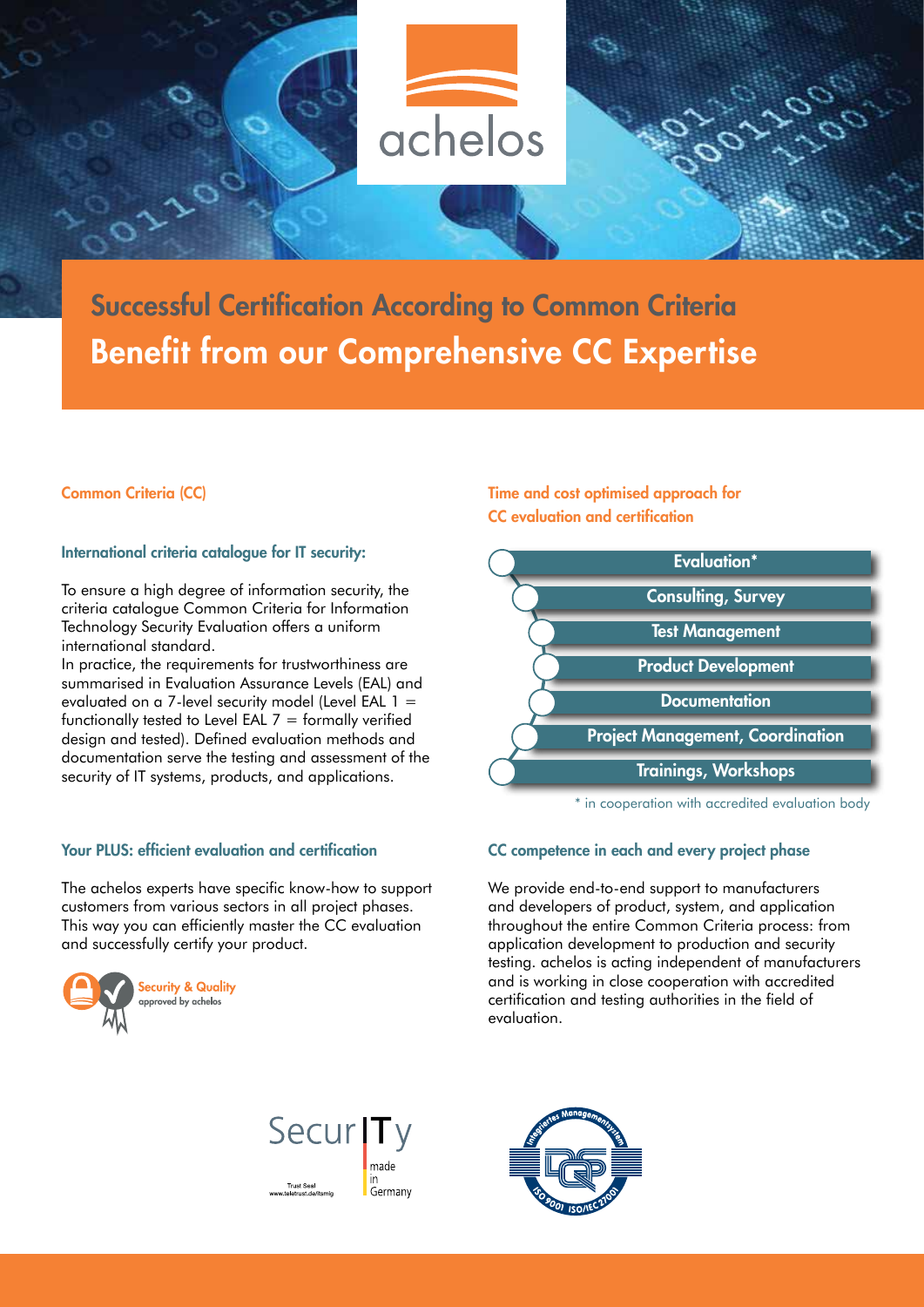

# Successful CC projects with achelos



# Services from achelos for verifiable quality according to Common Criteria

# Consulting and Survey

- Analysis and specification of product and security requirements (Security Target: ASE, cryptographic mechanisms)
- Consultation on the application process of certification
	- Selection of the evaluation body
	- Negotiation with the evaluation body
		- Creation of a schedule
- **Provide criteria for effective decision making through:** 
	- **Feasibility studies**
	- **Effort estimation**
	- **Security Specification**
	- **Service delimitations**
	- **Offers**
- Selection and commissioning of an evaluation body
- Completion of the application form
- Creation of accompanying documentation
- Security concept for development and production sites
- Hardware security concept

# Support of site visits (Audits)

- **Professional preparation through internal training** and simulated audits
- Monitoring of the auditor's / certification body's audits for efficient certification
- Follow-up of the audit

# Product development at CC level (EAL 1 – EAL 7)

Accompany or complete takeover of the development process, including architecture, design, and implementation in CC-compliant rooms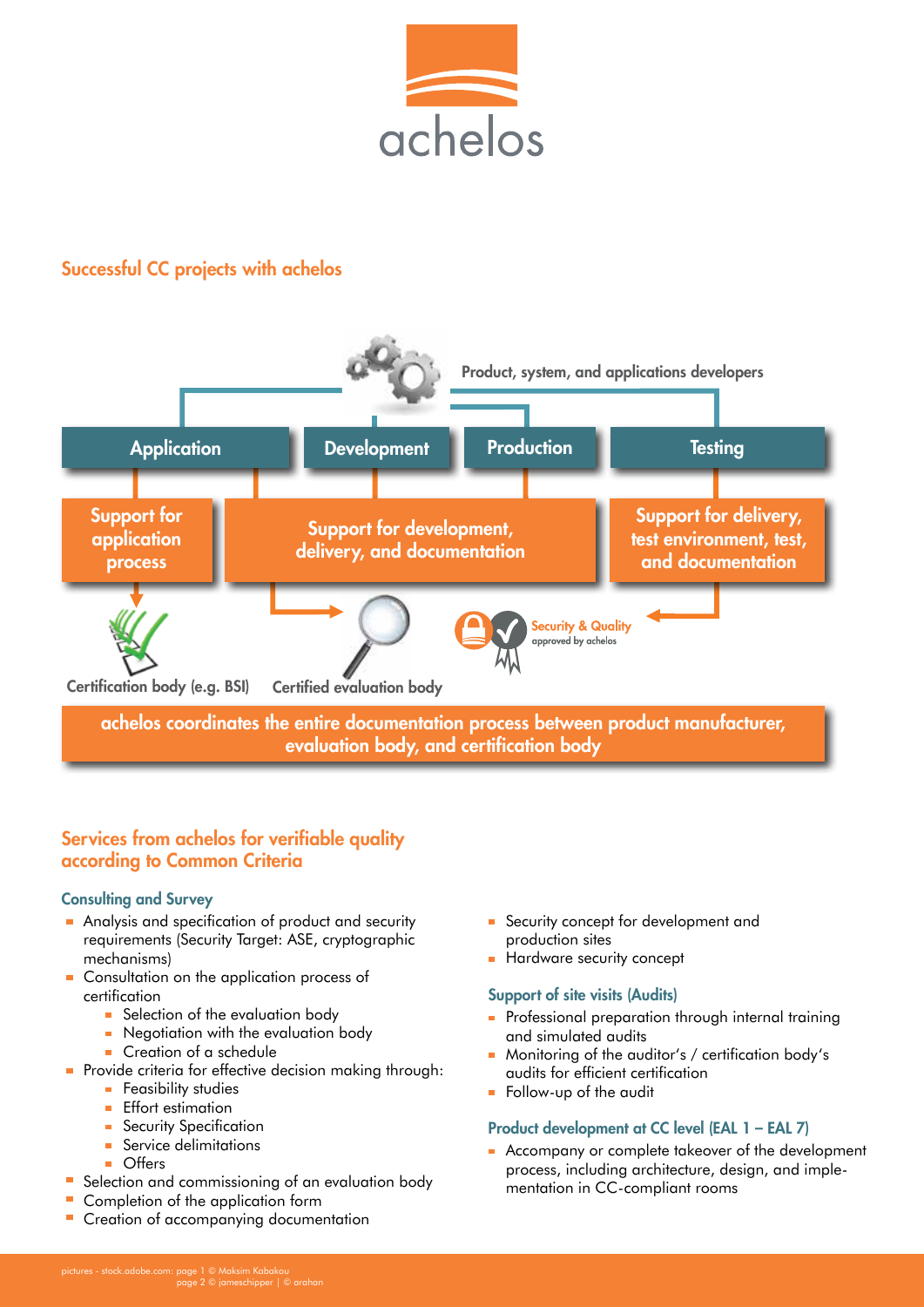

# We have all CC assurance classes under control

| CC assurance classes | <b>ASE (Security Target)</b><br>• Overview of the TOE (Target of Evaluation, i.e. the Product itself)<br>Security Problem Definition and Security Objectives<br><b>Security Requirements</b><br><b>TOE</b> Summary Specification with Security Functions and Measures |
|----------------------|-----------------------------------------------------------------------------------------------------------------------------------------------------------------------------------------------------------------------------------------------------------------------|
|                      | <b>ADV (Development)</b><br><b>Functional</b> Specification<br>• Security Architecture<br>(Description of Interfaces)<br>Design and Implementation<br>$\Box$                                                                                                          |
|                      | ATE (Test)<br><b>Functional Test</b> Description/Test Specification<br><b>Test Coverage</b><br>ш<br><b>Functional Tests</b><br><b>Test Depth</b><br>Ш                                                                                                                 |
|                      | <b>AVA (Vulnerability Analysis)</b><br><b>E</b> Identification of potential vulnerabilities<br>Support of Penetration<br>Assessment of the attack potential<br>Testing                                                                                                |
|                      | <b>AGD (Guidance Documents)</b><br>User Guidance for the Operational Phase<br><b>Preparative Procedures, e.g.</b> for Production Phase or installation on-site                                                                                                        |
|                      | <b>ALC (Life Cycle Support)</b><br>Life Cycle Definition<br><b>Development Security</b><br><b>Configuration Management</b><br><b>Tools and Techniques</b><br>L.<br>Delivery of the TOE                                                                                |

#### Test management

- **Consulting and support for CC-compliant testing**
- Preparation of the test specification
- **Implementation and execution of the tests**
- **Automated test runs**
- **Logging and error analysis**

#### Creation of CC documentation according to EAL

- **Security Target (ASE)**
- Development (ADV)
- $\blacksquare$  Test (ATE)
- Vulnerability analysis (AVA)
- Guidance Documentation (AGD)
- **Processes, tools, and site security (ALC)**

### Project management and technical coordination between product manufacturer, production, evaluation body, and certification body

- For whole or partial processes
- At technical level è

### Trainings and Workshops

- General CC training (introduction to Common Criteria)
- Introduction to the creation of CC documentation ÷
- **Explanation of the CC security criteria**
- CC aspects for software development and testing

Choose flexibly from our services, we are looking forward to your CC project.